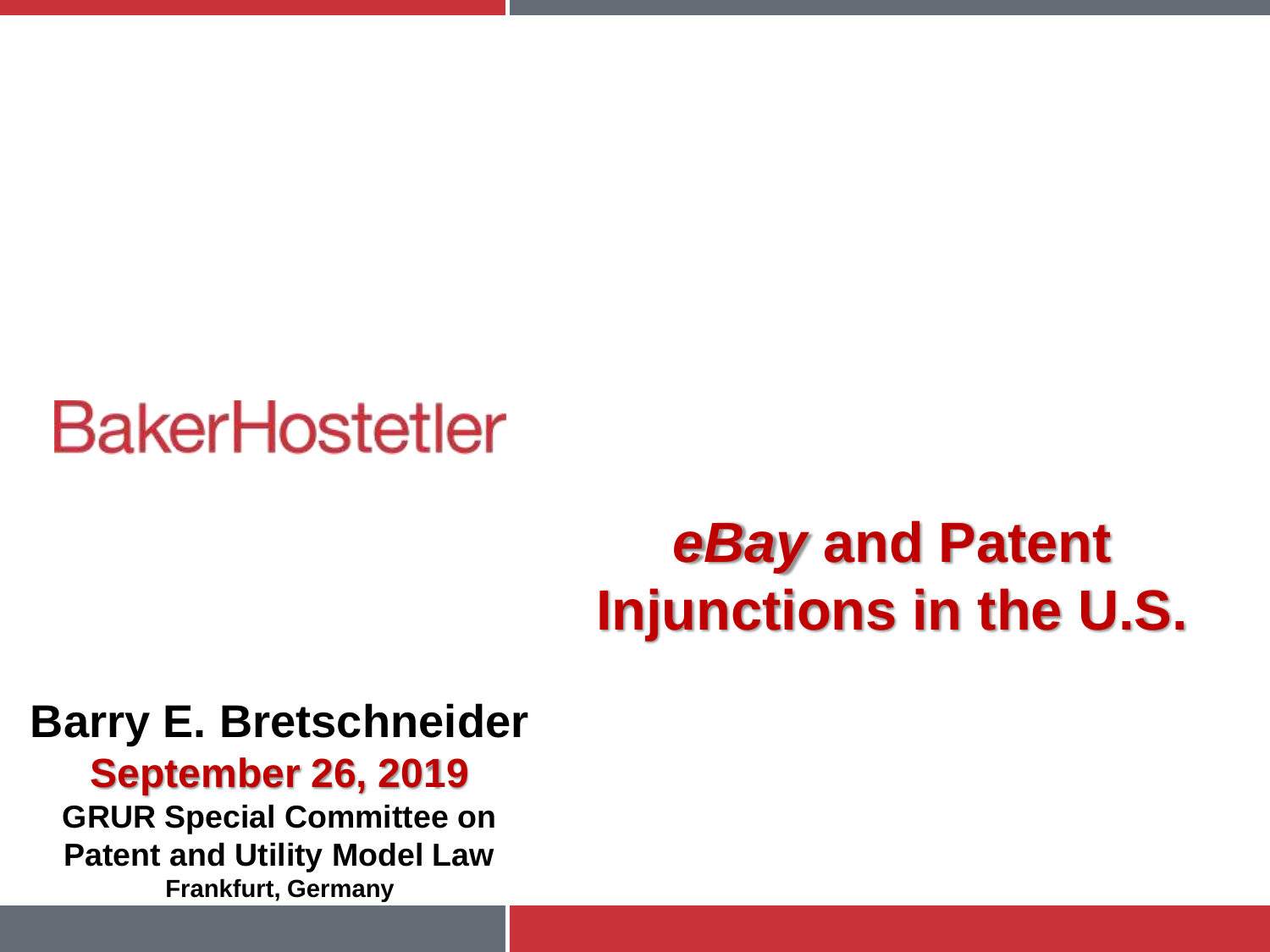## **35 USC 283, The Controlling Statute**

- 35 USC 283: "The several courts having jurisdiction under this title [the Patent Act of 1952] may grant injunctions *in accordance with the principles of equity*  to prevent the violation of any right secured by patent, on such terms as the court deems reasonable." -- Not amended in 67 years.
- Predecessor statute, R.S. 4921, used virtually the same language, "to grant injunctions according to the course and principles of courts of equity." The same before 1952 back to at least 1885.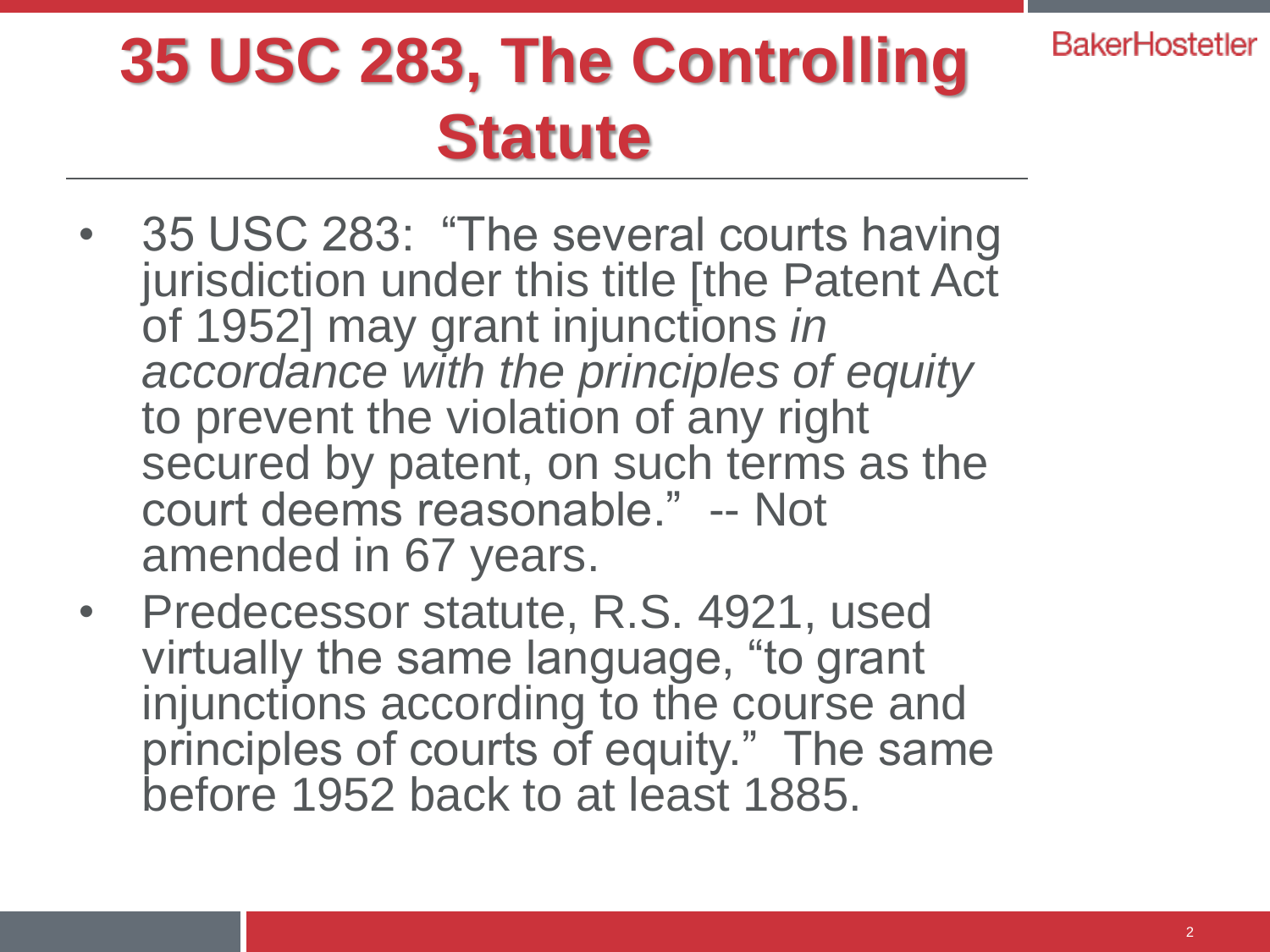# **Law vs. Equity**

- U.S. is a common law country, as you know, taking its basic principles from English law at time of American Revolution. Famous 1996 *Markman* case cited English judgments from the 1760's.
- Traditional split between law jury trials, damages remedies – and equity – no jury, wide latitude to fashion remedy, such as injunction, disgorgement, mandating specified actions.
- Formal split abolished in U.S. federal courts by Federal Rules of Civil Procedure in 1938 but division in jury trial right and remedies continues.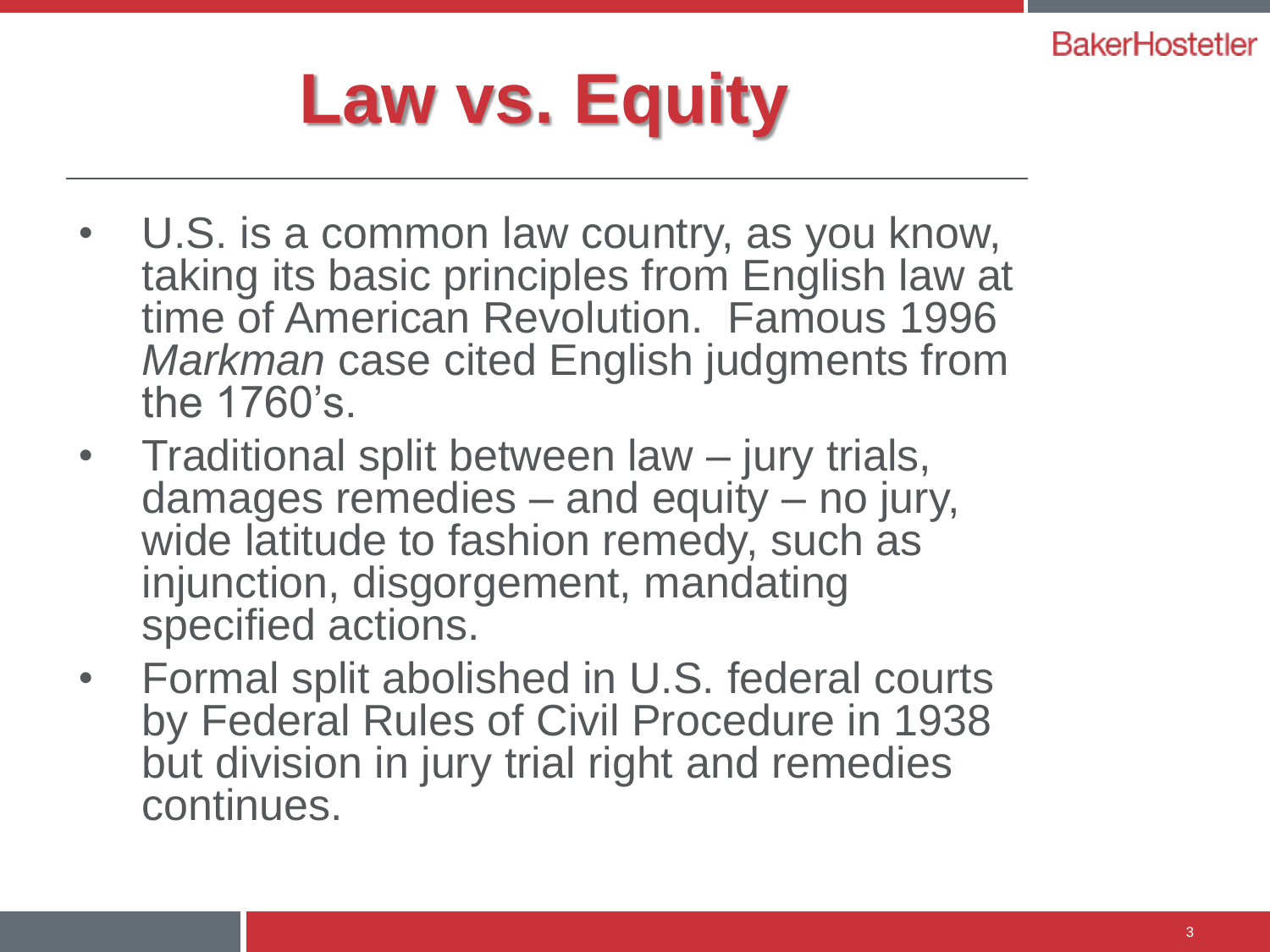#### **State of U.S. Patent Injunctions Prior to** *eBay* **(2006)**

- Prior to *eBay* no "absolute right" to an injunction, but general rule was that injunction will issue "absent a sound reason for denying it." Based on principles of property law, "of which the patent law partakes." *Richardson v. Suzuki*.
- Exceptions included public interest (e.g., practicing invention necessary to public safety)
- Little specific attention paid to the wording of 35 USC 283.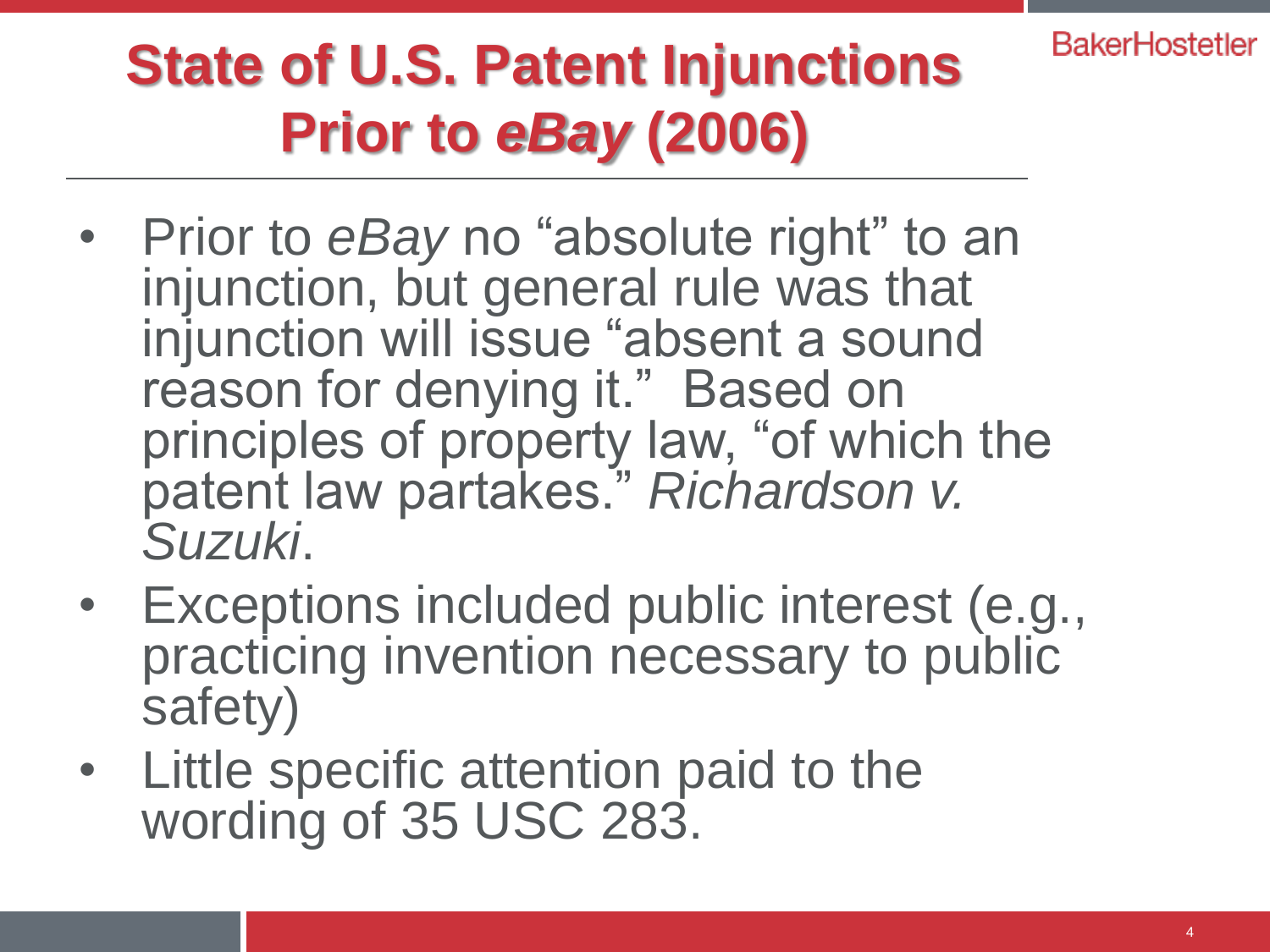# **The** *eBay* **Case – CAFC**

- Federal Circuit (CAFC), 401 F.3d 1323 (Fed. Cir. 2005):
- Denial of permanent injunction by district court reversed:
	- "In this case, the district court did not provide any persuasive reason to believe this case is sufficiently exceptional to justify the denial of a permanent injunction. In its post-trial order, the district court stated that the public interest favors denial of a permanent injunction in view of 'a growing concern over the issuance of business-method patents, which forced the PTO to implement a second level review policy and cause legislation to be introduced in Congress to eliminate the presumption of validity for such patents.' A general concern regarding business-method patents, however, is not the type of important public need that justifies the unusual step of denying injunctive relief." 401 F.3d at 1339.
	- CAFC also rejected denial of injunction based on likelihood of continuing disputes between the parties.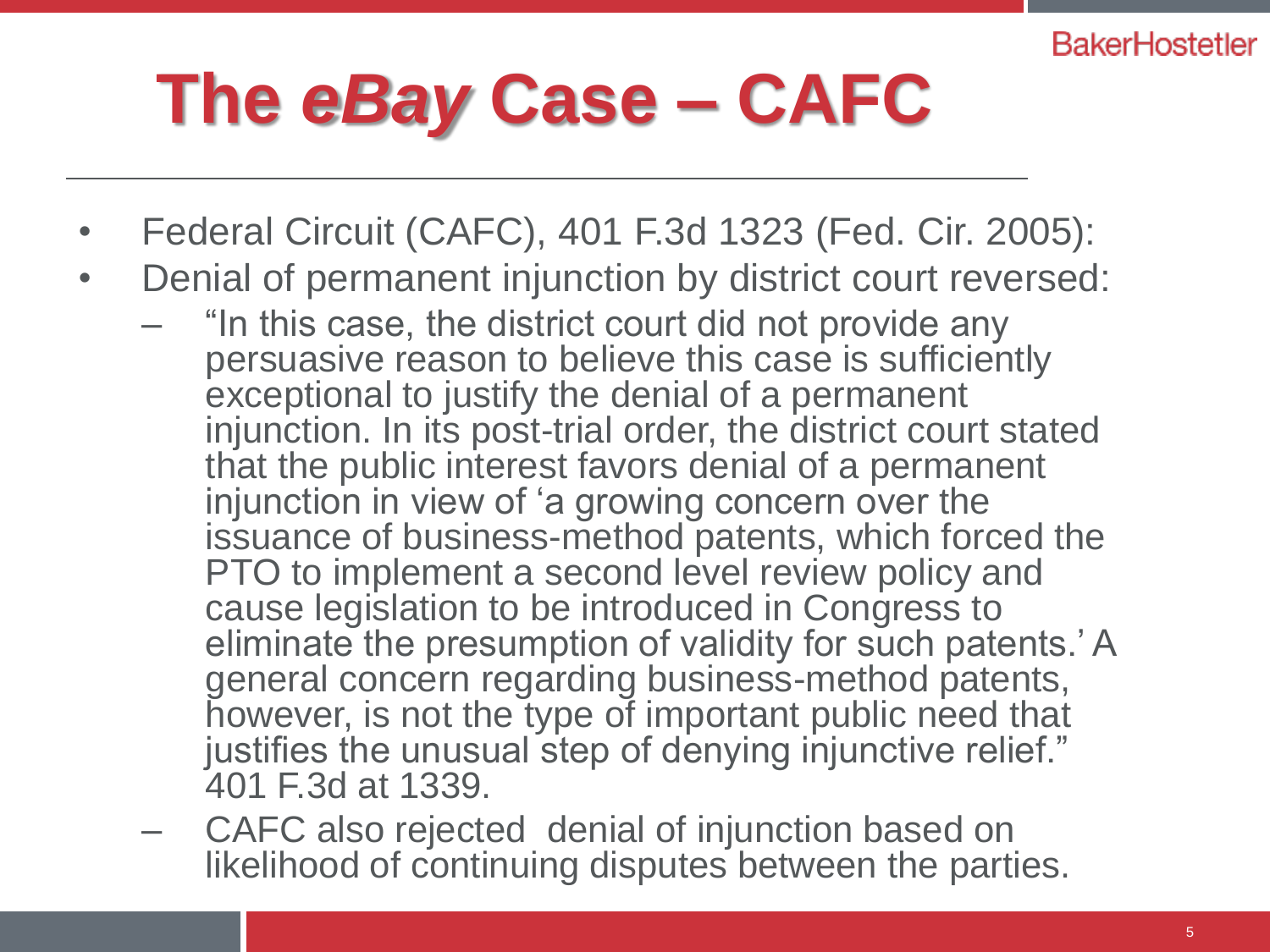## **The** *eBay* **Case – Supreme Court**

- Vacated and remanded CAFC decision. No "general rule," unique to patent cases, that a permanent injunction must issue absent extraordinary circumstances.
- In determining whether to grant injunction, court should apply traditional equitable principles, namely "the fourfactor test historically employed by courts of equity." 547 U.S. at 390.
- The district court denied injunctive relief in part based on patentee's willingness to license patent and lack of commercial activity in practicing the patent. "[Such a] categorical rule is also in tension with *Continental Bag*," 210 U.S. 405, 422-30 (1908), "which rejected the contention that a court of equity has no jurisdiction to grant injunctive relief to a patent holder who has unreasonably declined to use the patent."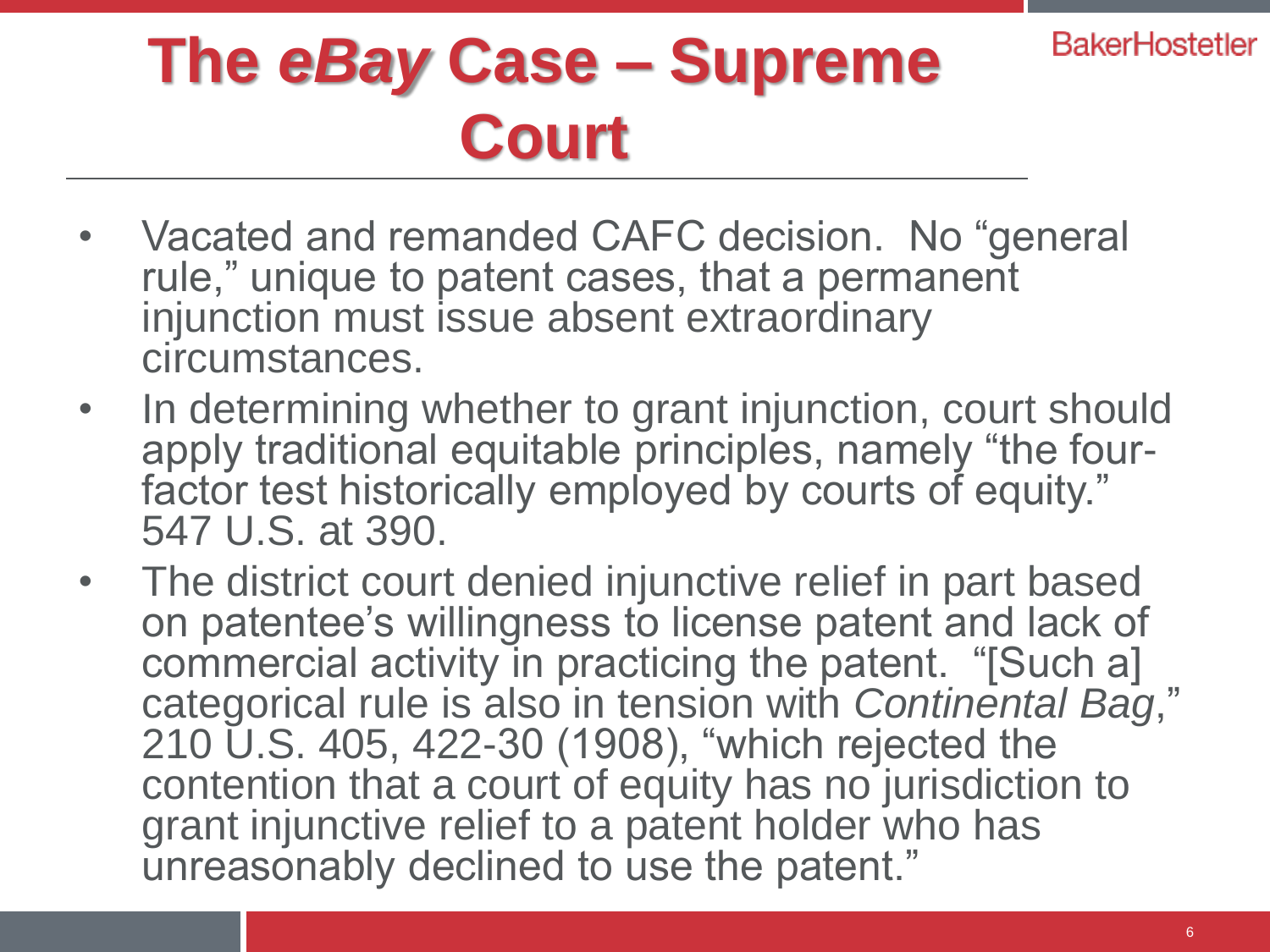The patentee has the burden to prove:

(1) that it has suffered an irreparable injury

- Direct competitors in small market
- Non-manufacture of goods weighs against irreparable harm
- Infringement causes market/price erosion, discourages R&D
- Past licensing may show lack of irreparable harm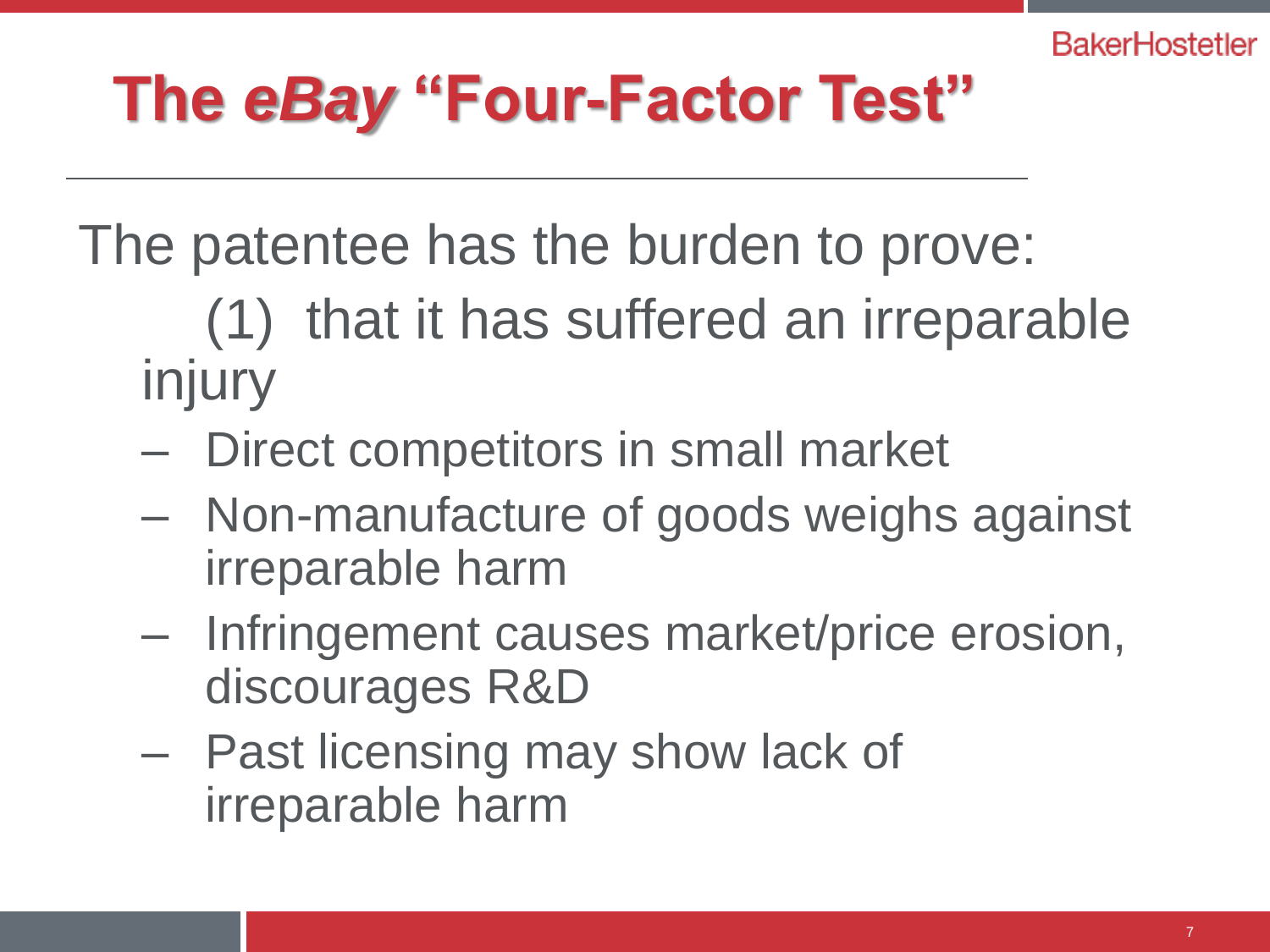#### **The** *eBay* **"Four-Factor Test"**

(2) that remedies available at law, such as monetary damages, are inadequate to compensate for that injury (perhaps, say some commentators, the other side of the irreparable injury coin)

- Infringer can't pay
- Consistent refusal to license *may* show damages unlikely to compensate fully – courts must consider "all circumstances." *Acumed v. Stryker*
- NPE's can rarely get past this factor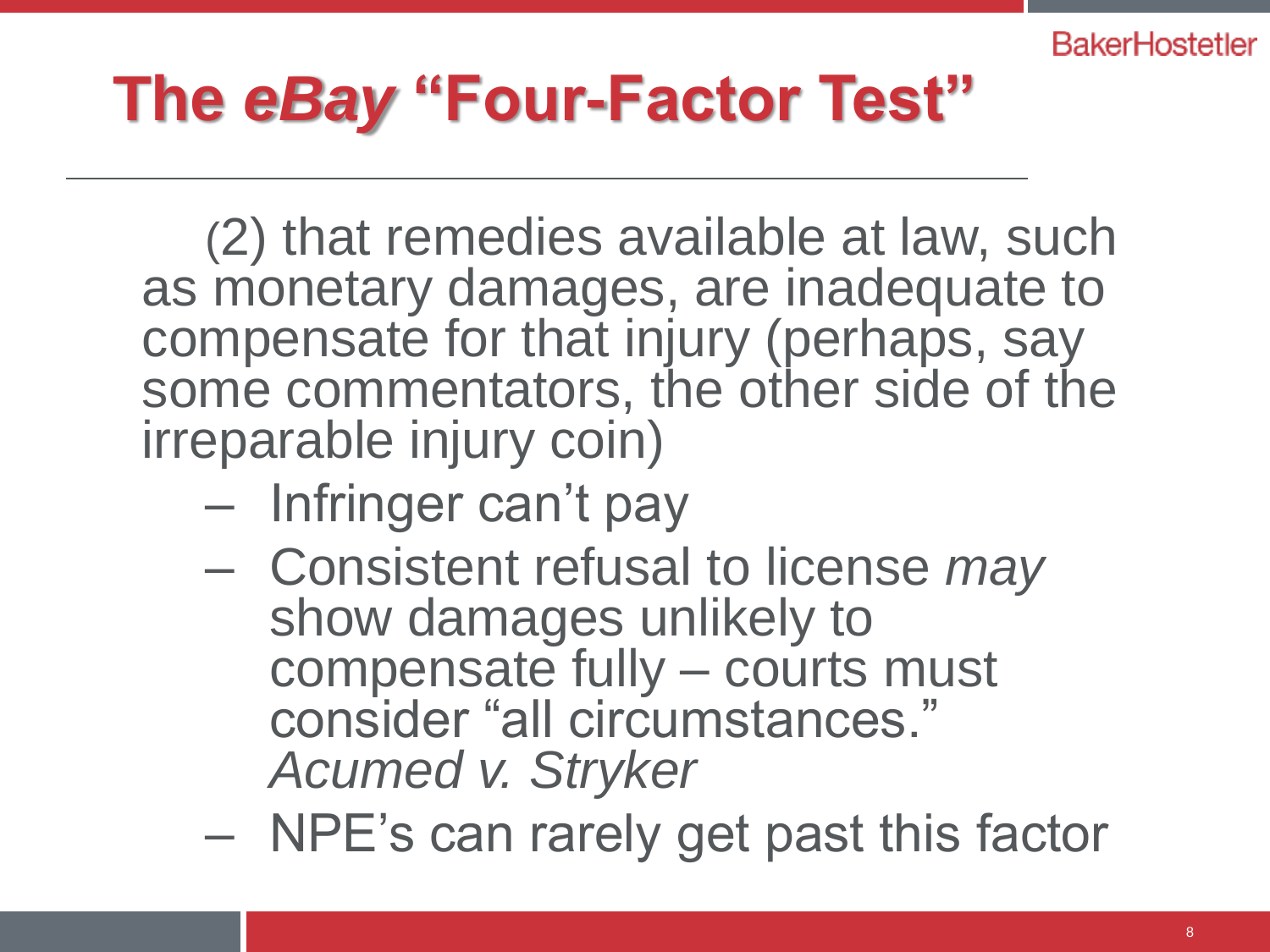(3) that an equitable remedy is warranted considering the balance of "hardships" (i.e., not "harms" as in earlier cases)

- Is patented product of particular interest to patentee's business?
- Hardship to infringer lessened by availability of non-infringing alternatives
- Cost of cessation of infringement (or cessation of business due to injunction) generally not a "hardship"
- Could be called a "proportionality" test.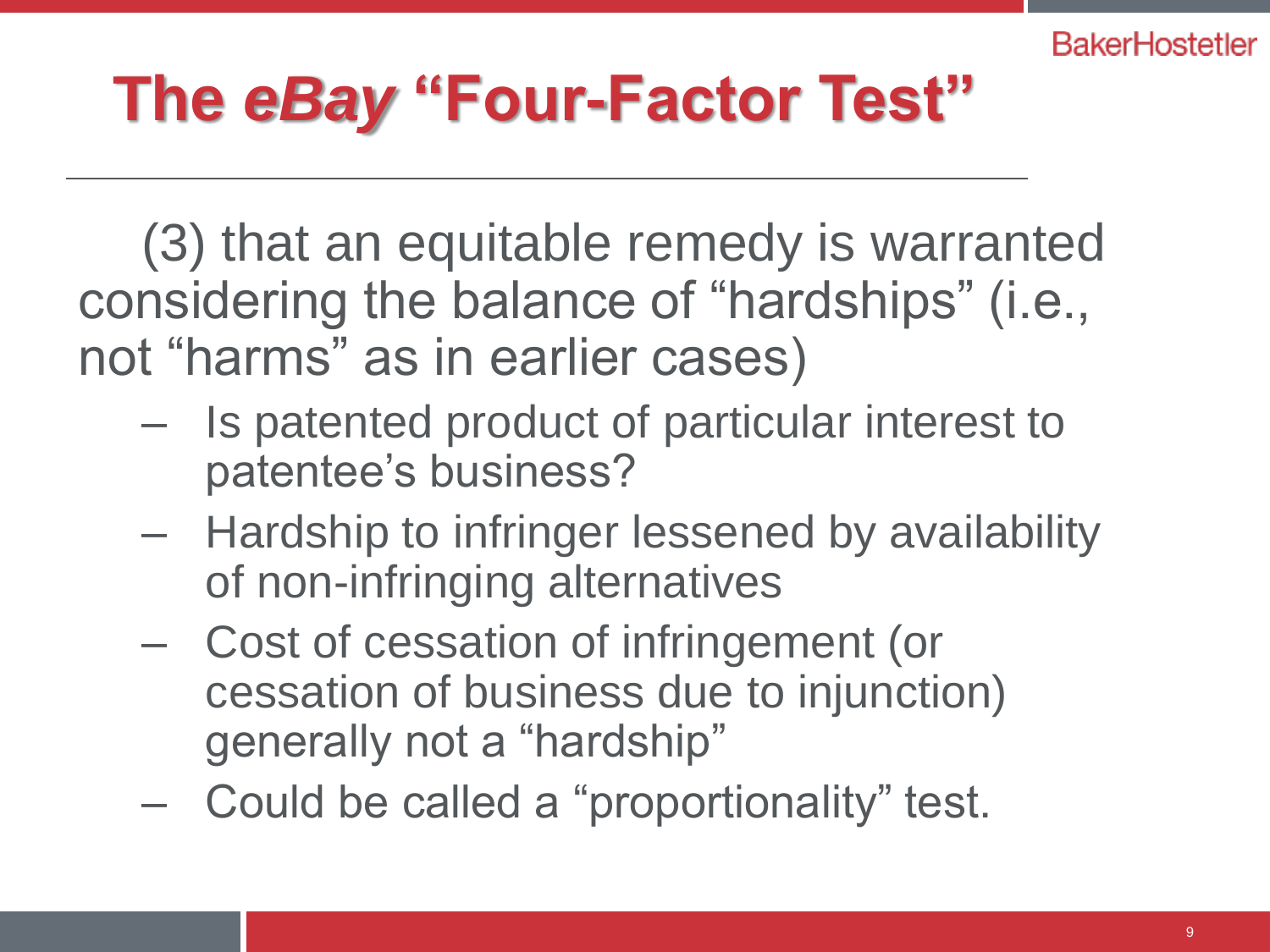(4) that a permanent injunction would not disserve the public interest

- Rarely in issue: does harm to specific public interest outweigh public interest in strong patent system?
- Can arise where injunction would deprive public of invention necessary to public health or safety (e.g., sewage plant in *City of Milwaukee;* or where infringer is one of few companies selling important medical device)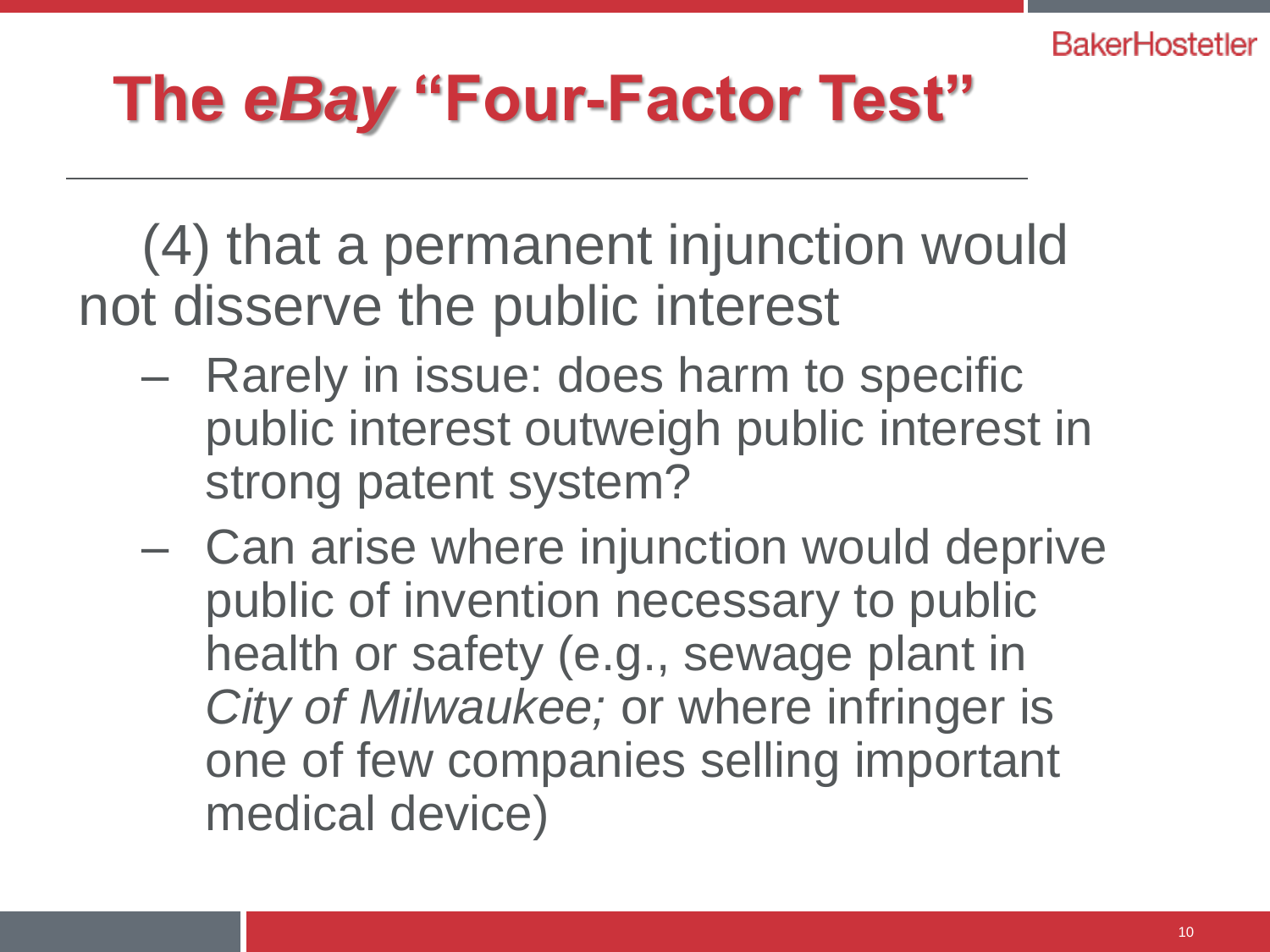- Equitable defenses/factors not mentioned in *eBay* but which have real world impact: unclean hands, unreasonable delay (laches no longer a defense in patent cases), pendency of IPR/CBM or reexamination
- Decided by judge even in jury case, based on trial record or post-trial hearing
- Standard of review on appeal is abuse of discretion, not a strict standard, leaves much to judgment of trial court (not shared by Continental legal systems)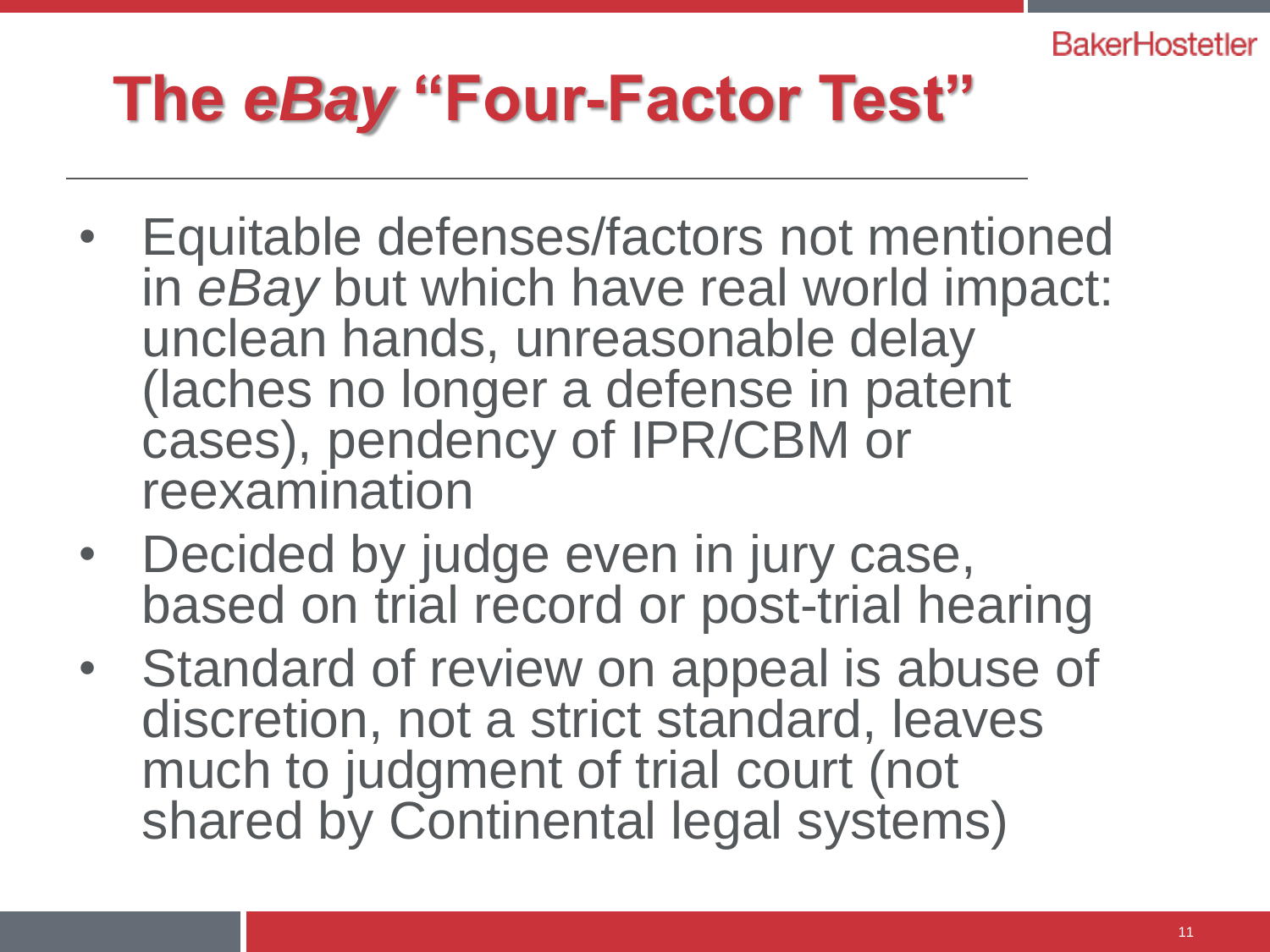#### **The** *eBay* **Case – The Prior** *Continental Bag* **Case**

- Old case (1908) rarely cited.
- Supreme Court affirmed grant of injunction against direct competitor infringer where patentee did not use the patented invention but rather used another patented design it thought worked better:
	- "[T]he right can only retain its attribute of exclusiveness by a prevention of its violation."
	- Non-use of the patented invention is not by itself a reason to deny injunction
	- In this case, it can be argued that the patentee had a valid competitive reason for enforcing its patent even though it did not use the patented technology (and so, contrary to what Supreme Court said in *eBay*, did not "unreasonably decline" to use the patent)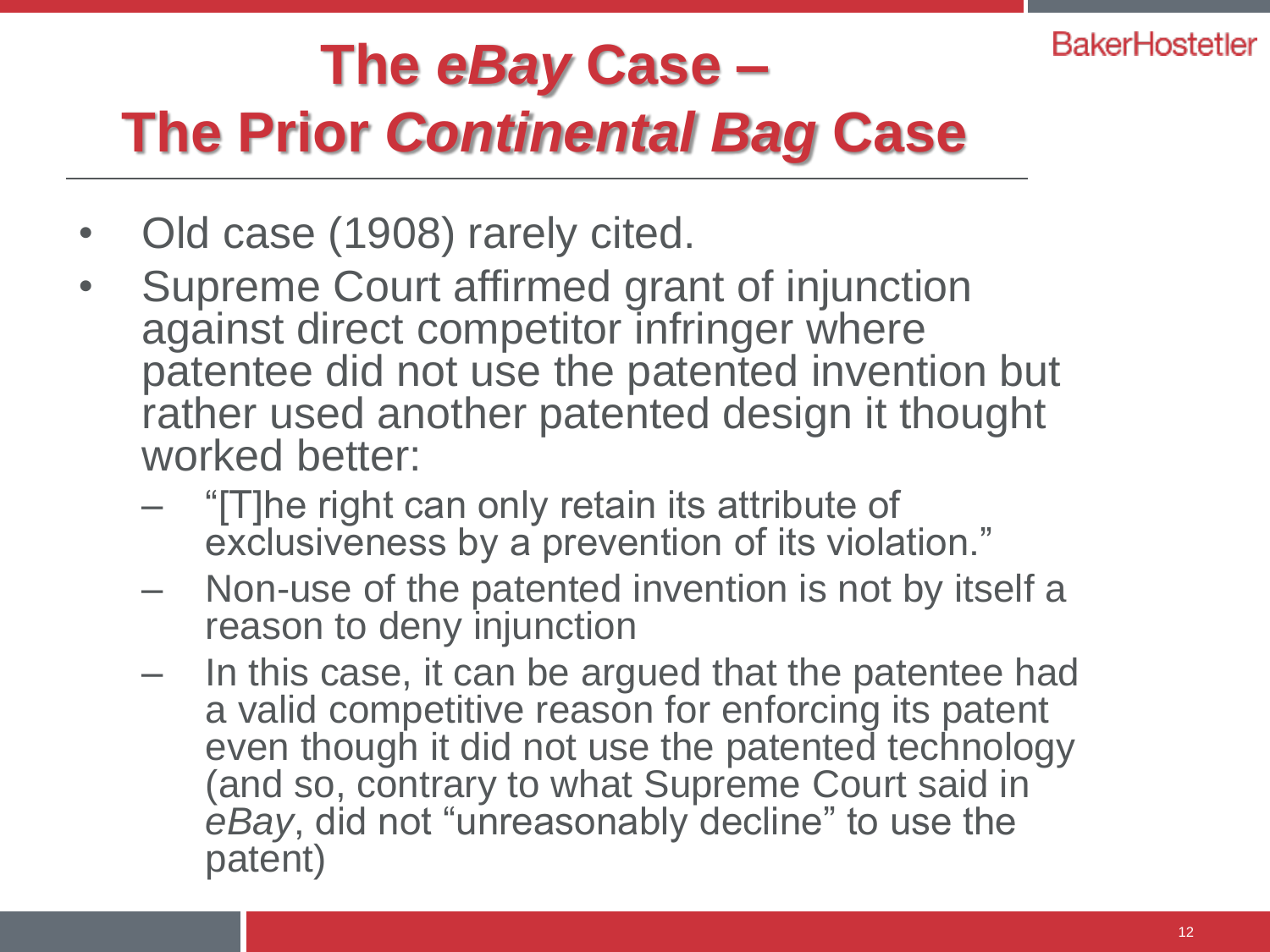# **Preliminary Injunctions**

- Same four factor test, with two refinements:
	- Patentee must show "substantial likelihood of success" on the merits, i.e., must present evidence and reasoning to show patent is likely to be valid and infringed and that defenses of infringer are not likely to succeed, AND
	- Must show "immediate" and irreparable harm, i.e., delay in seeking preliminary relief may preclude relief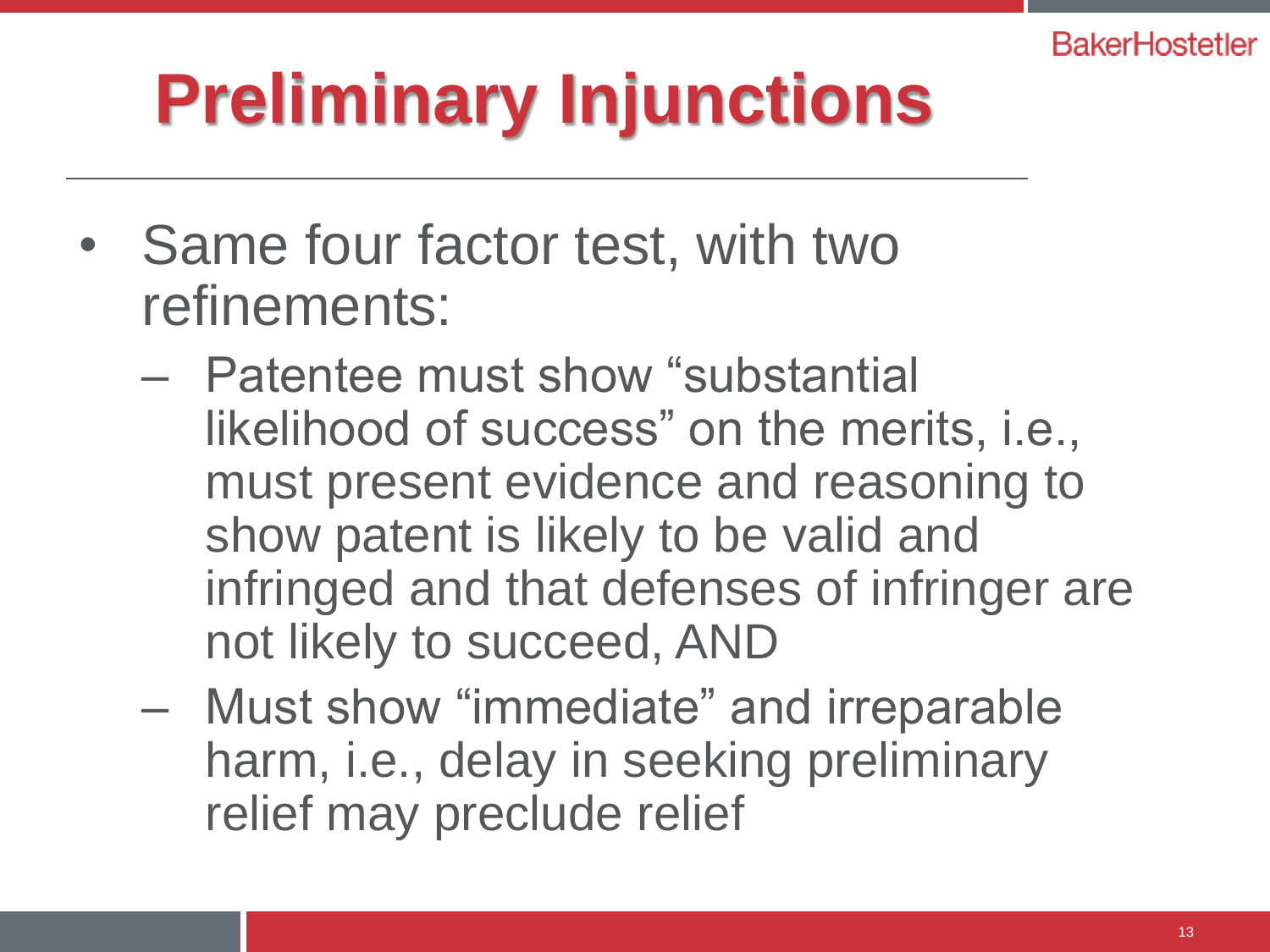# **Reactions to** *eBay*

- Academia divided in view of patents between "property" (injunctions to prevent trespass) theory and "liability" (damages as tort compensation) theory
	- Patents "shall have the attributes of personal property," 35 USC 261
	- Patent infringement is a tort. *Rite Hite*.
- No consensus on which theory is correct, so no consensus on whether patentees should presumptively be entitled to injunctive relief against infringers.
- No clear path has emerged, even now after 13 years. A lot of commentary, very little agreement.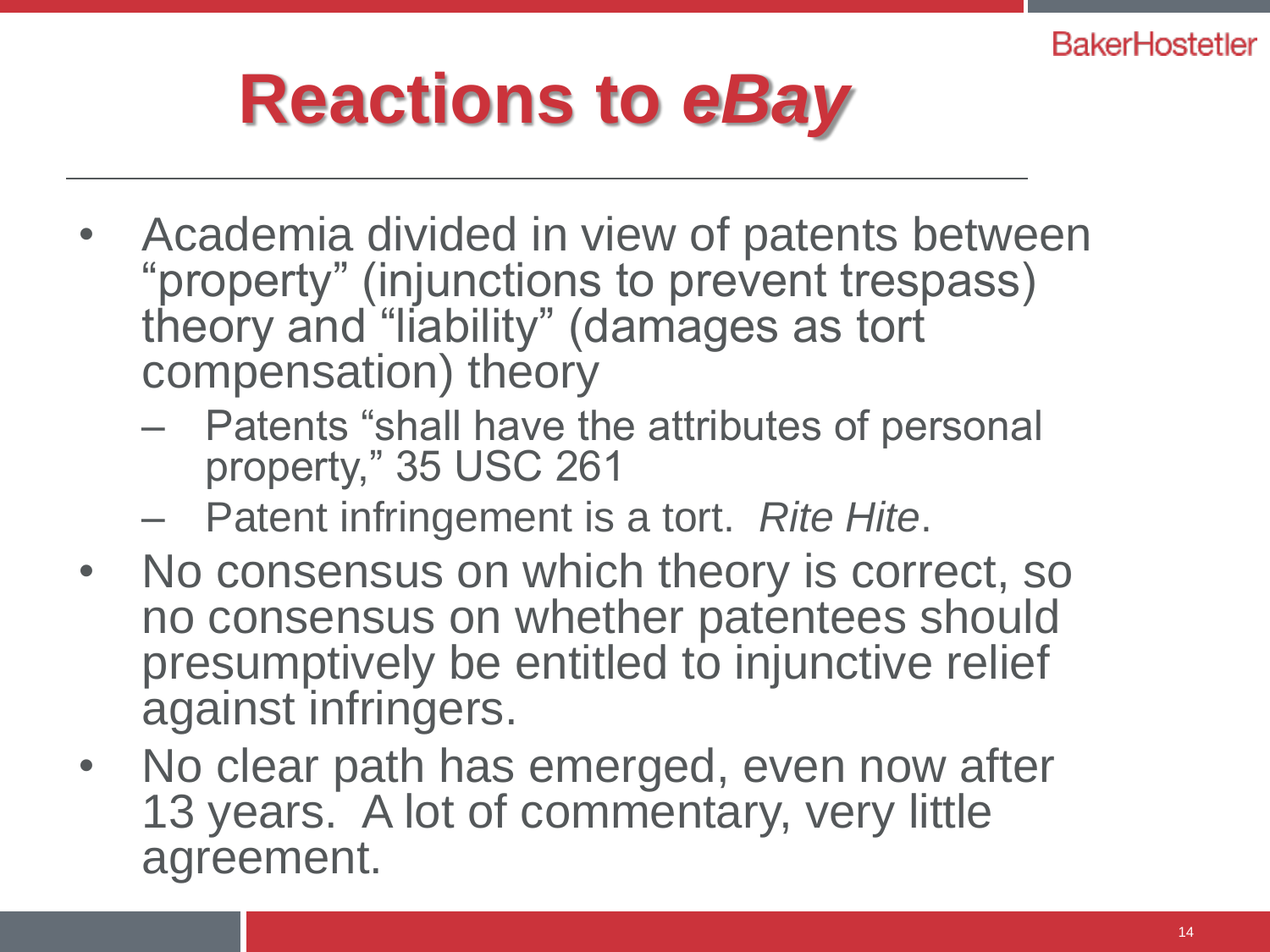#### **BakerHostetler "Causal Nexus" as Obstacle to Injunctive Relief**

- *Apple Inc. v. Samsung Elecs. Co*., 678 F.3d 1314, 1324 (Fed. Cir. 2012):
	- "We hold that the district court was correct to require a showing of some causal nexus between Samsung's infringement and the alleged harm to Apple as part of the showing of irreparable harm."
	- "To show irreparable harm, it is necessary to show that the infringement caused harm in the first place. Sales lost to an infringing product cannot irreparably harm a patentee if consumers buy that product for reasons other than the patented feature. If the patented feature does not drive the demand for the product, sales would be lost even if the offending feature were absent from the accused product. Thus, a likelihood of irreparable harm cannot be shown if sales would be lost regardless of the infringing conduct."
- Accused infringers may be overcoming a showing of causal nexus by presenting evidence that the patentee's harm is due to something besides the infringement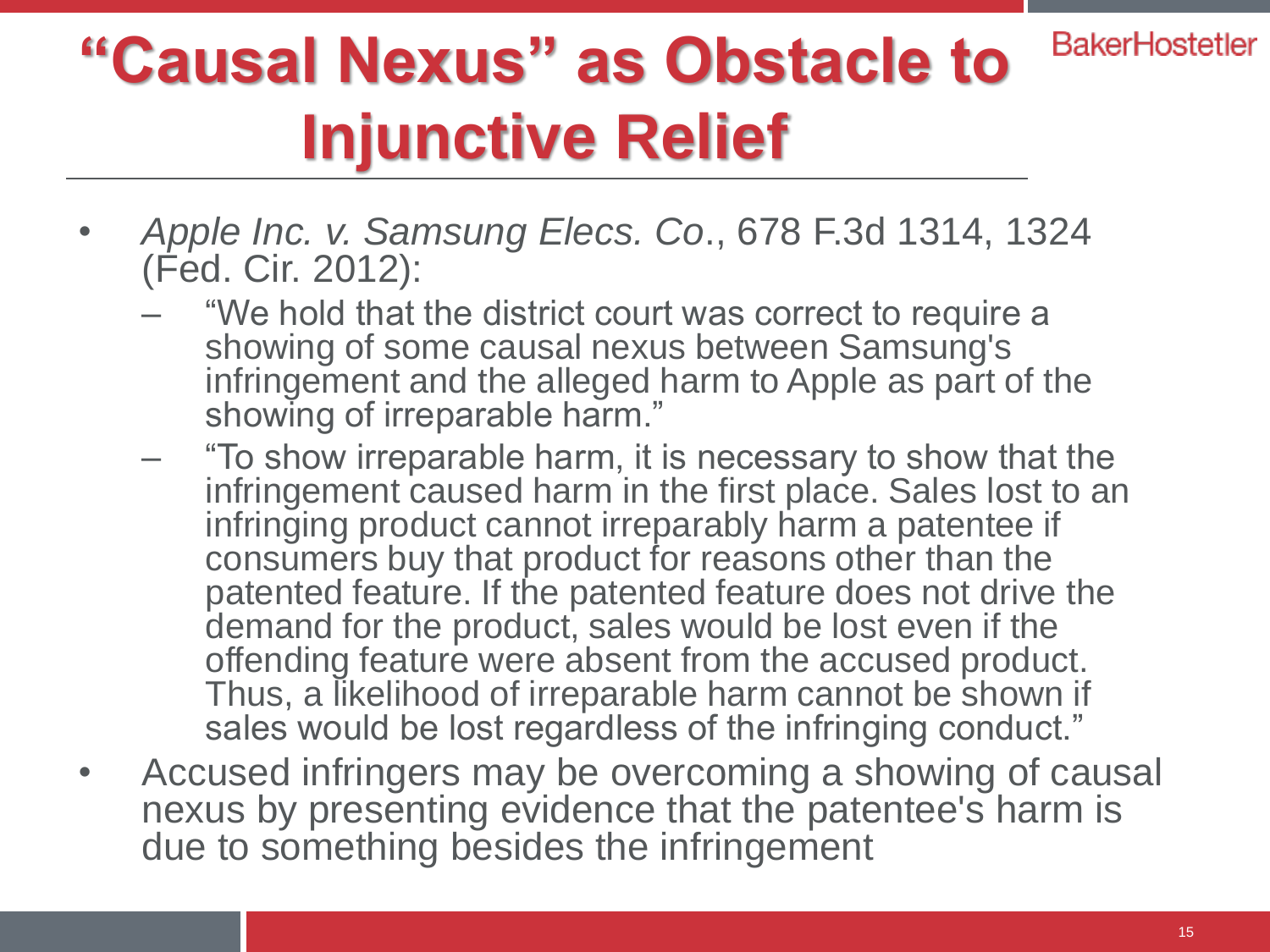#### **BakerHostetler Prevalence of Injunctive Relief since** *eBay*

- Hard to say: "[T]he Federal Circuit is generally more favorable to prevailing patentees regarding permanent injunctive relief than the district courts following *eBay*. District courts that grant an injunction after a finding of liability are highly likely to be affirmed on appeal [88%], whereas district courts that deny injunctive relief have a significantly lower affirmance rate [53%]." R. Holte, PATENT INJUNCTIONS ON APPEAL, 92 Wash. L. Rev. 145, 202 (2017).
- Data skewed by higher likelihood cases granting injunctions are appealed.
- Grants of permanent injunctions declined significantly in 2018 – seemingly limited to competitor cases. R. Davis, Law360, Jan. 31, 2019.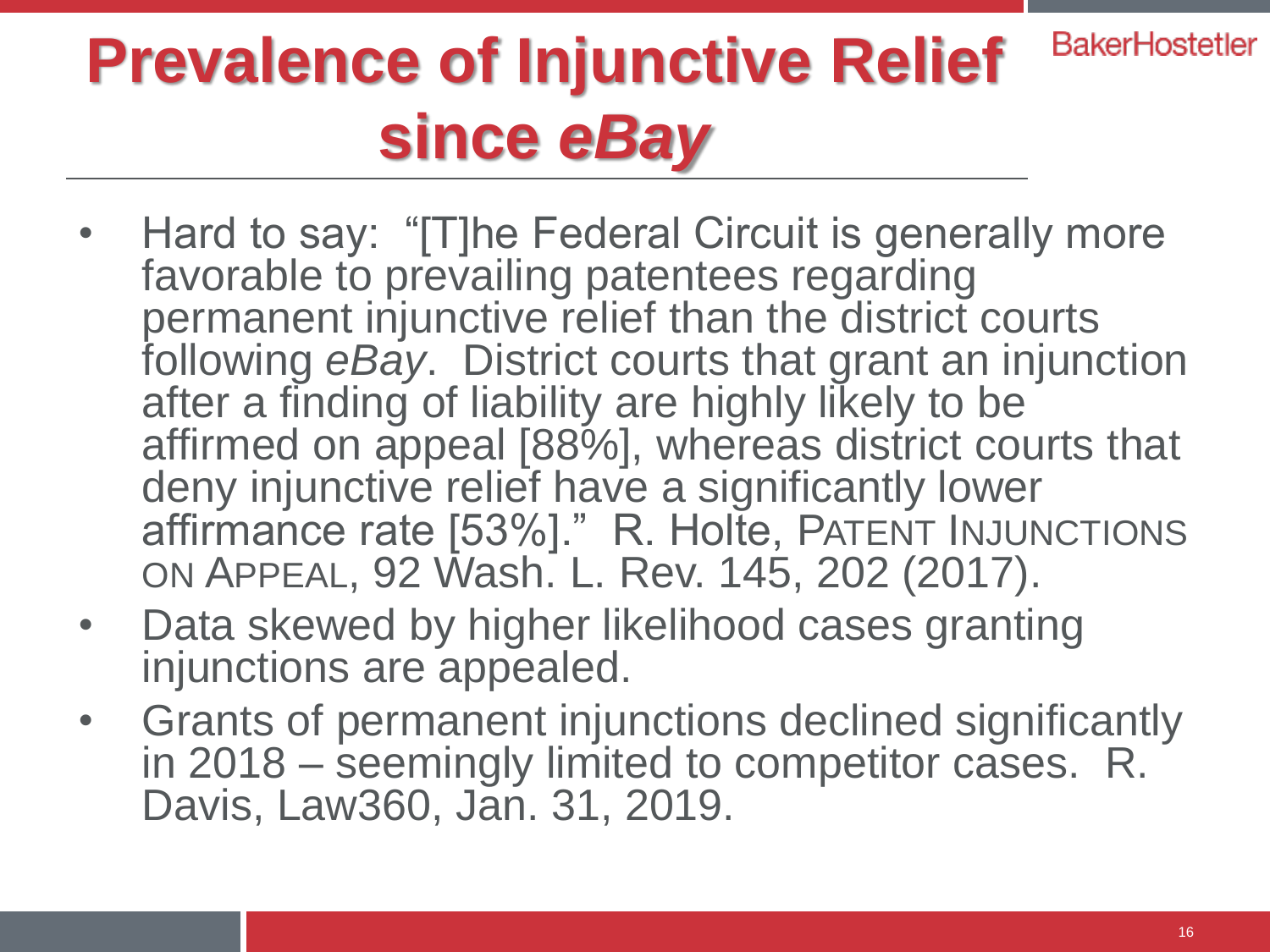# **What Happens with NPE's?**

- Generally speaking, NPE's do not get injunctive relief because they cannot show irreparable harm or inadequacy of legal remedy and/or cannot withstand balance of harms analysis
- Cases are fact-specific, which means that results can vary depending on judicial inclinations (*cf*., *eBay*)
- Lasting controversy, at least in academic circles, as to effect on property rights theory of patents, i.e., NPE's are patentees, and their patents are "property" they are entitled to defend against trespassers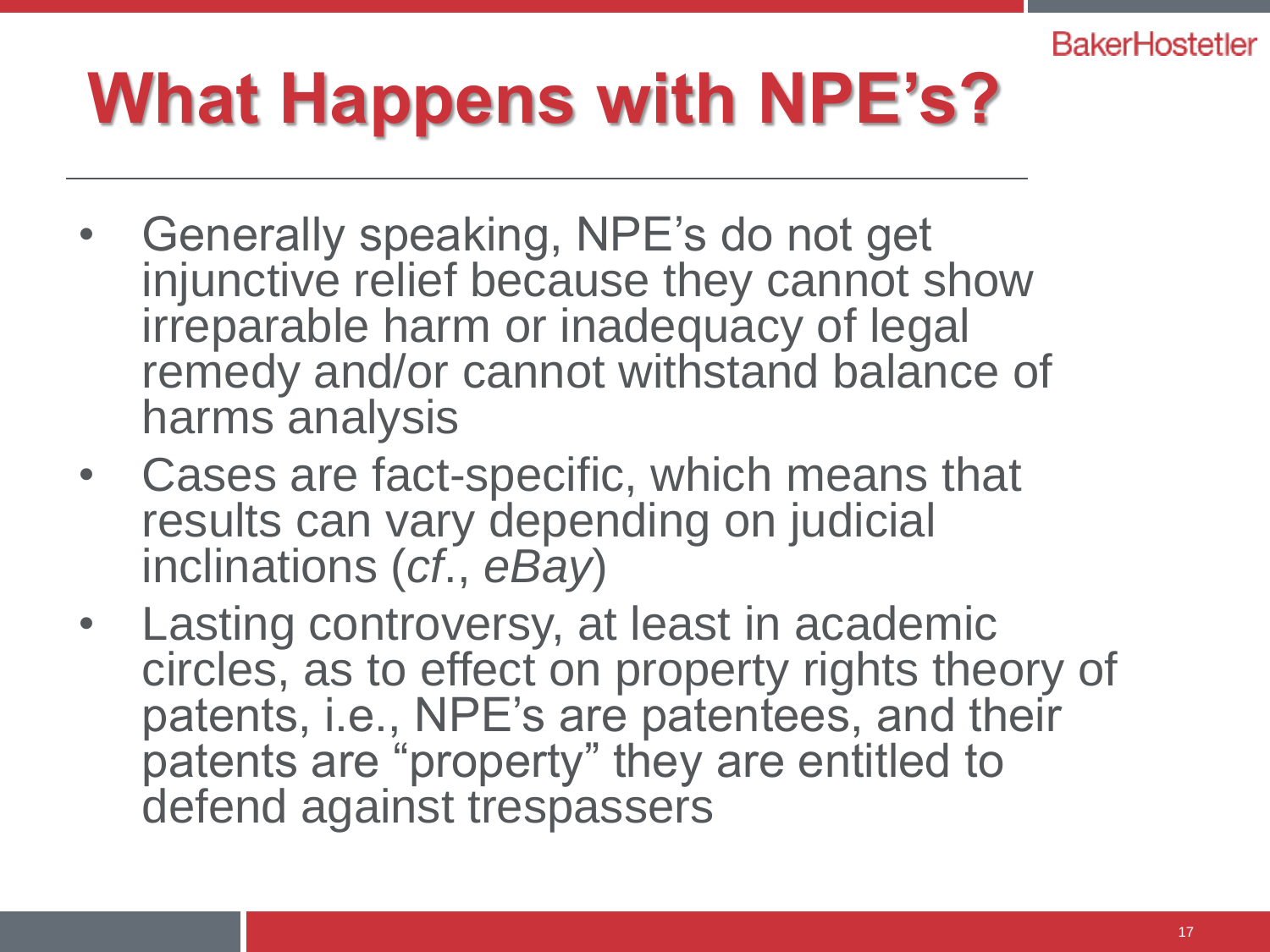

#### I'm happy to answer questions by e-mail: [bbretschneider@bakerlaw.com](mailto:bbretschneider@bakerlaw.com)